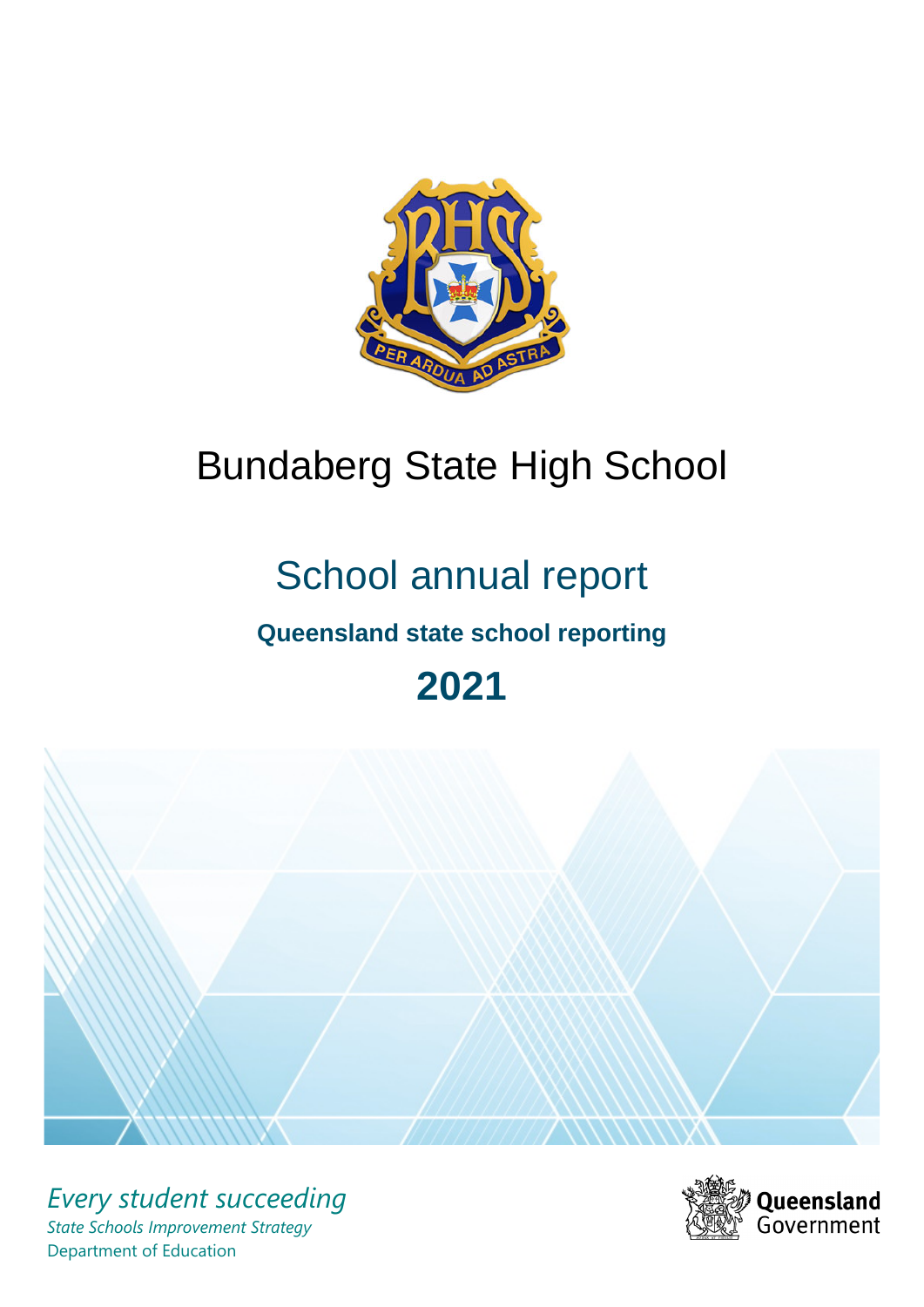**OFFICIAL – Public** Published as information source only. Public information used to create this report may not appear in this format in the public domain Please refer to disclaimer information.

#### **Contact details**

| <b>Postal Address</b> | PO Box 1041 Bundaberg 4670       |
|-----------------------|----------------------------------|
| <b>Phone</b>          | (07) 4154 5333                   |
| Fax                   |                                  |
| <b>Email</b>          | principal@bundabergshs.eq.edu.au |
| Website               | https://bundabergshs.eg.edu.au   |

#### **Disclaimer**

The materials presented in this report are distributed by the Department of Education (the department) as an information source only.

The information and data in this report is subject to change without notice.<br>The department makes no statements, representations, or warranties about the accuracy or completeness of, and you should not rely on, any informa report. The department disclaim all responsibility and all liability (including without limitation, liability in negligence) for all expenses, losses, damages and costs you might incur as a

result of the information in this report being inaccurate or incomplete in any way, and for any reason.

Despite our best efforts, the department makes no warranties that the information in this report is free of infection by computer viruses or other contamination.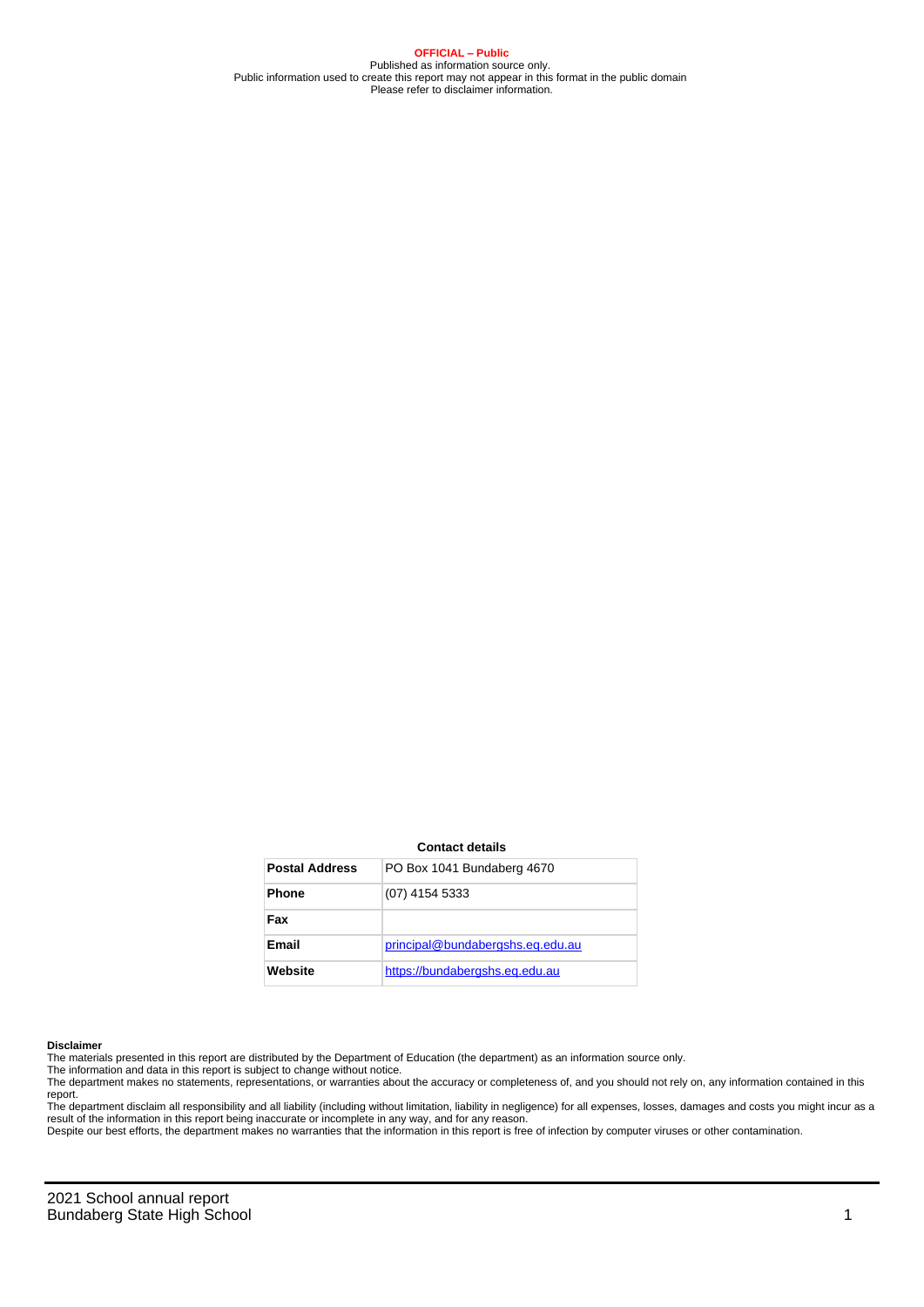| School context                   |                                                                                                                                                                                              |
|----------------------------------|----------------------------------------------------------------------------------------------------------------------------------------------------------------------------------------------|
| Coeducational or single sex      | Coeducational                                                                                                                                                                                |
| <b>Independent Public School</b> | No.                                                                                                                                                                                          |
| Year levels offered in 2021      | Year $7 -$ Year 12                                                                                                                                                                           |
| Webpages                         | Additional information about Queensland state schools is located on the:<br>My School website<br>Queensland Government data website<br>Queensland Government schools directory website.<br>٠ |

# **Characteristics of the student body**

## **Student enrolments**

### **Table 1: Student enrolments by year level**

|                   |       | <b>February</b> |       | <b>August</b> |       |       |  |
|-------------------|-------|-----------------|-------|---------------|-------|-------|--|
| Year Level        | 2019  | 2020            | 2021  | 2019          | 2020  | 2021  |  |
| Year <sub>7</sub> | 312   | 333             | 311   | 318           | 330   | 310   |  |
| Year 8            | 294   | 313             | 332   | 290           | 314   | 326   |  |
| Year 9            | 258   | 278             | 318   | 250           | 280   | 308   |  |
| Year 10           | 241   | 231             | 269   | 230           | 220   | 251   |  |
| Year 11           | 227   | 200             | 184   | 200           | 171   | 167   |  |
| Year 12           | 136   | 169             | 152   | 133           | 158   | 144   |  |
| <b>Total</b>      | 1,468 | 1,524           | 1,566 | 1,421         | 1,473 | 1,506 |  |

Notes

1. Student counts include headcount of all full- and part-time students at the school.

# **Average class sizes**

#### **Table 2: Average class size information for each phase of schooling**

| <b>Year Levels</b> | 2019 | 2020 | 2021 |
|--------------------|------|------|------|
| Year 7 – Year 10   | 20   | 20   | 20   |
| Year 11 – Year 12  | 16   | 13   |      |

Notes

1. Classes are measured against the target of 25 students per teacher in Prep to Year 3 and Years 11 to 12, and target of 28 students per teacher in Years 4 to 10. Where composite classes exist across cohorts (e.g. Year 3/4) the class size targets would be the lower cohort target.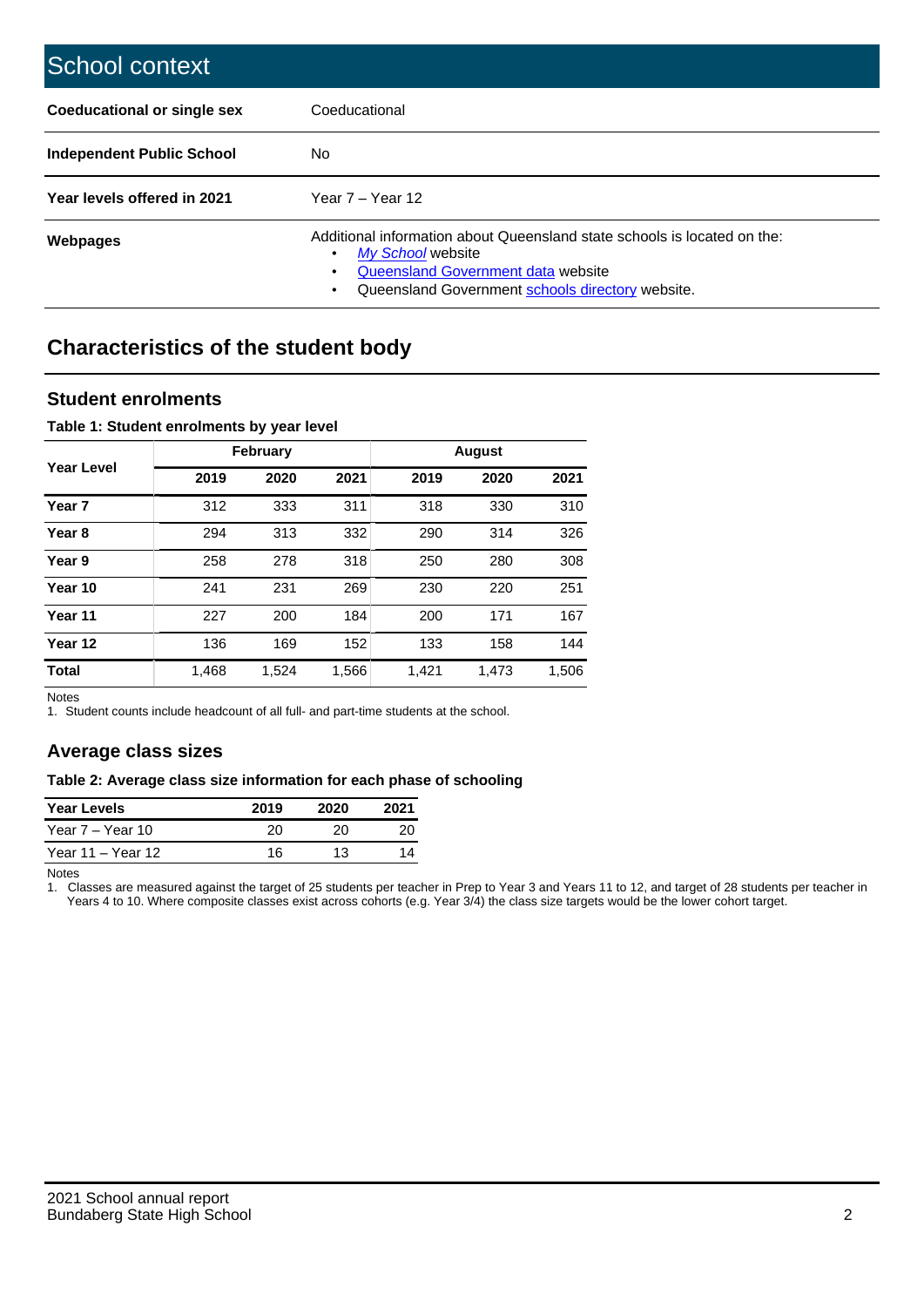# **Respectful relationships education**

To support students' learning, health and wellbeing all state schools are required to implement respectful relationships education through the Prep to Year 10 Australian Curriculum: Health and Physical Education and/or through school pastoral care programs across Prep to Year 12.

## **Parent, student and staff satisfaction**

Tables 3–5 show selected items from the Parent/Caregiver, Student and Staff School Opinion Surveys. In response to the COVID-19 health emergency, the annual school opinion surveys of students, teachers and staff were not administered in 2020. A new time series started in 2021 and data from this collection is not considered directly comparable with earlier collections due to significant methodology changes.

For state level information go to the **[School Opinion Survey](https://qed.qld.gov.au/publications/reports/statistics/schooling/schools/schoolopinionsurvey) webpage**.

#### **Table 3: Parent/Caregiver Survey**

| Percentage of parents/caregivers who agree <sup>1</sup> that:                                               | 2019  | 2020 | 2021  |
|-------------------------------------------------------------------------------------------------------------|-------|------|-------|
| This is a good school.                                                                                      | 93.1% |      | 91.8% |
| My child likes being at this school. <sup>2</sup>                                                           | 94.5% |      | 85.4% |
| My child feels safe at this school. <sup>2</sup>                                                            | 93.2% |      | 86.9% |
| My child's learning needs are being met at this school. <sup>2</sup>                                        | 91.8% |      | 82.3% |
| My child is making good progress at this school. <sup>2</sup>                                               | 91.8% |      | 84.5% |
| Teachers at this school expect my child to do his or her best. <sup>2</sup>                                 | 95.9% |      | 92.2% |
| Teachers at this school provide my child with useful feedback about his or her school<br>work. <sup>2</sup> | 91.7% |      | 84.1% |
| Teachers at this school motivate my child to learn. <sup>2</sup>                                            | 90.4% |      | 81.9% |
| Teachers at this school treat students fairly. <sup>2</sup>                                                 | 90.1% |      | 83.5% |
| can talk to my child's teachers about my concerns. <sup>2</sup>                                             | 97.2% |      | 90.2% |
| This school works with me to support my child's learning. <sup>2</sup>                                      | 91.7% |      | 85.9% |
| This school takes parents' opinions seriously. <sup>2</sup>                                                 | 85.1% |      | 77.6% |
| Student behaviour is well managed at this school. <sup>2</sup>                                              | 88.6% |      | 82.7% |
| This school looks for ways to improve. <sup>2</sup>                                                         | 94.1% |      | 87.8% |
| This school is well maintained. <sup>2</sup>                                                                | 97.3% |      | 92.0% |

Notes

1. Agree represents the percentage of respondents who Somewhat Agree, Agree or Strongly Agree with the statement.

2. Nationally agreed parents/caregiver items.

3. DW = Data withheld to ensure confidentiality.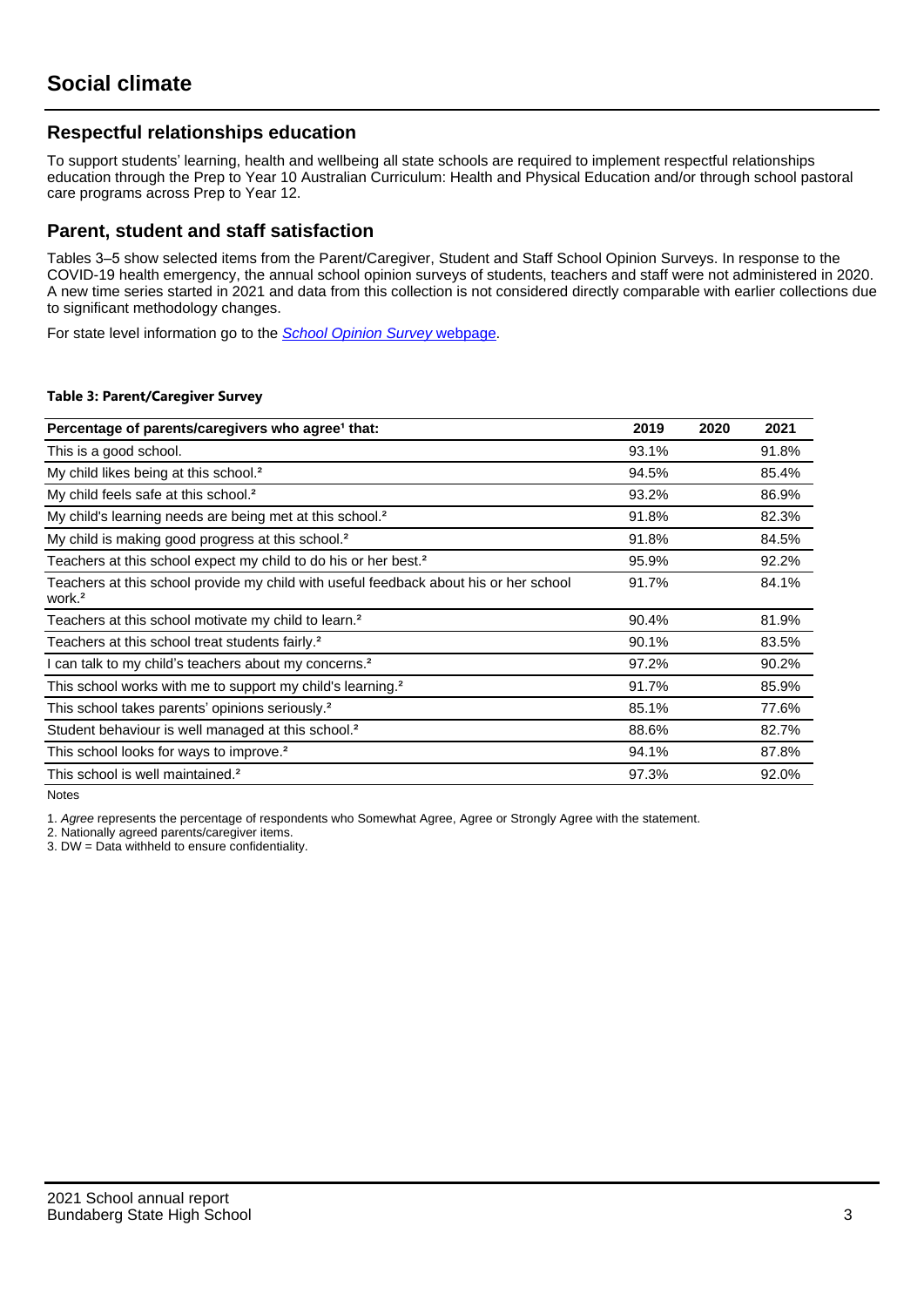#### **Table 4: Student Survey**

| Percentage of students who agree <sup>1</sup> that:                            | 2019  | 2020 | 2021  |
|--------------------------------------------------------------------------------|-------|------|-------|
| I like being at my school. <sup>2</sup>                                        | 84.2% |      | 67.0% |
| I feel safe at my school. <sup>2</sup>                                         | 93.3% |      | 76.6% |
| My teachers motivate me to learn. <sup>2</sup>                                 | 91.7% |      | 78.3% |
| My teachers expect me to do my best. <sup>2</sup>                              | 96.7% |      | 97.8% |
| My teachers provide me with useful feedback about my school work. <sup>2</sup> | 90.0% |      | 82.0% |
| Teachers at my school treat students fairly. <sup>2</sup>                      | 86.6% |      | 72.9% |
| I can talk to my teachers about my concerns. <sup>2</sup>                      | 86.4% |      | 68.5% |
| My school takes students' opinions seriously. <sup>2</sup>                     | 86.6% |      | 54.8% |
| Student behaviour is well managed at my school. <sup>2</sup>                   | 84.0% |      | 63.4% |
| My school looks for ways to improve. <sup>2</sup>                              | 95.8% |      | 79.6% |
| My school is well maintained. <sup>2</sup>                                     | 92.5% |      | 83.0% |
| My school gives me opportunities to do interesting things. <sup>2</sup>        | 93.3% |      | 89.2% |

Notes

1. Agree represents the percentage of respondents who Somewhat Agree, Agree or Strongly Agree with the statement.

2. Nationally agreed student items.

3. DW = Data withheld to ensure confidentiality.

### **Table 5: Staff Survey**

| Percentage of staff who agree <sup>1</sup> that:                                                            | 2019  | 2020 | 2021  |
|-------------------------------------------------------------------------------------------------------------|-------|------|-------|
| I feel confident embedding Aboriginal and Torres Strait Islander perspectives across the<br>learning areas. | 85.5% |      | 91.9% |
| I enjoy working at this school. <sup>2</sup>                                                                | 86.0% |      | 92.9% |
| I feel this school is a safe place in which to work. <sup>2</sup>                                           | 92.1% |      | 97.4% |
| I receive useful feedback about my work at this school. <sup>2</sup>                                        | 67.3% |      | 84.1% |
| Students are encouraged to do their best at this school. <sup>2</sup>                                       | 87.0% |      | 96.5% |
| Students are treated fairly at this school. <sup>2</sup>                                                    | 84.0% |      | 96.5% |
| Student behaviour is well managed at this school. <sup>2</sup>                                              | 71.3% |      | 93.0% |
| Staff are well supported at this school. <sup>2</sup>                                                       | 63.0% |      | 89.4% |
| This school takes staff opinions seriously. <sup>2</sup>                                                    | 54.5% |      | 86.4% |
| This school looks for ways to improve. <sup>2</sup>                                                         | 80.0% |      | 95.6% |
| This school is well maintained. <sup>2</sup>                                                                | 76.2% |      | 89.4% |
| This school gives me opportunities to do interesting things. <sup>2</sup>                                   | 75.8% |      | 90.1% |

Notes

1. Agree represents the percentage of respondents who Somewhat Agree, Agree or Strongly Agree with the statement.

2. Nationally agreed staff items.

3. DW = Data withheld to ensure confidentiality.

# **Description of how this school manages non-attendance**

Queensland state schools manage non-attendance in line with the Queensland Department of Education procedures: [Managing Student Absences and Enforcing Enrolment and Attendance at State Schools](https://ppr.qed.qld.gov.au/pp/managing-student-absences-and-enforcing-enrolment-and-attendance-at-state-schools-procedure); and [Roll Marking in State Schools,](https://ppr.qed.qld.gov.au/pp/roll-marking-in-state-schools-procedure) which outline processes for managing and recording student attendance and absenteeism.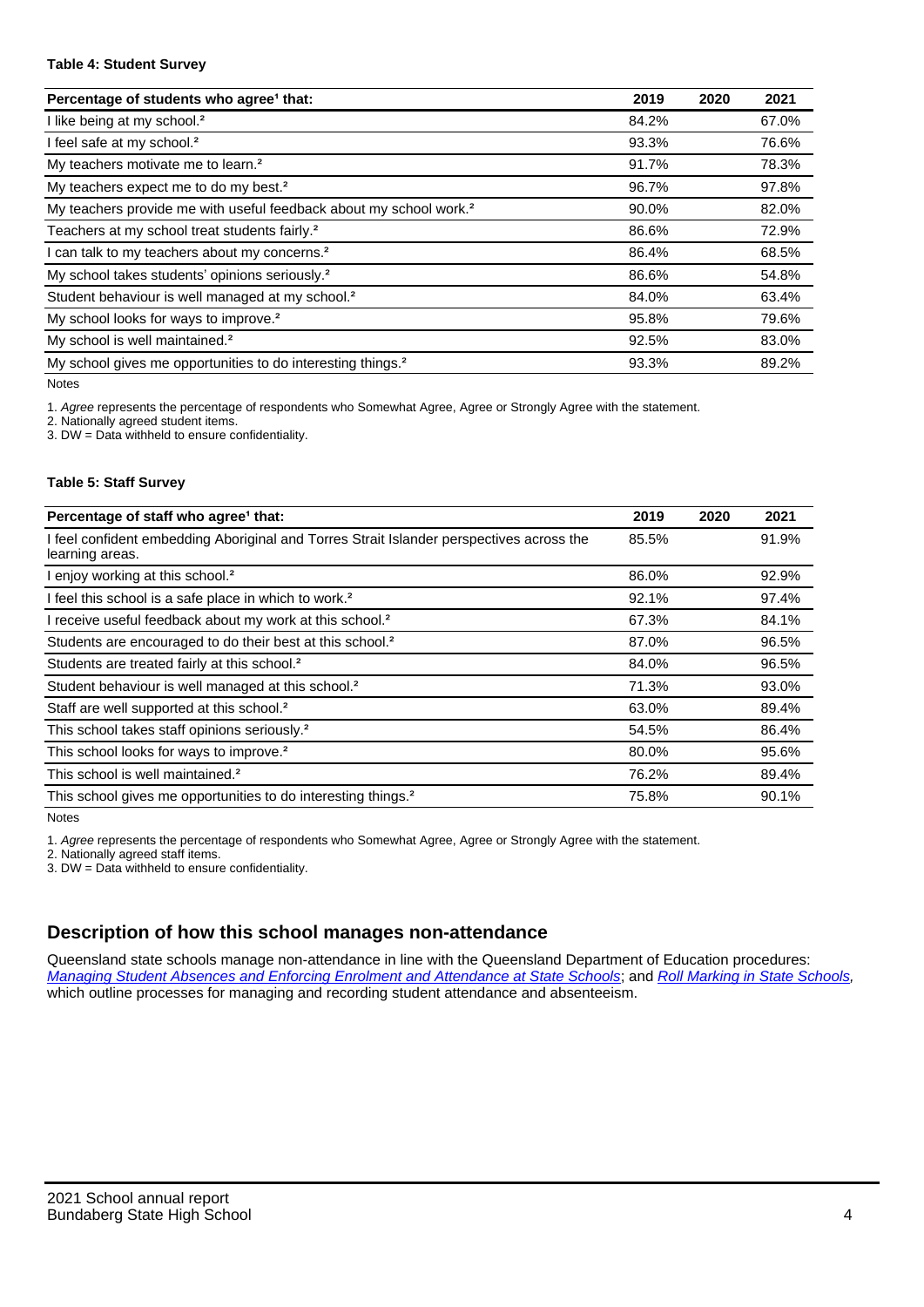# **School disciplinary absences**

#### **Table 6: Count of school disciplinary absences at this school**

| Type of school disciplinary absence | 2019 | 2020 | 2021 |
|-------------------------------------|------|------|------|
| Short suspension                    | 390  | 305  | 397  |
| Long suspension                     | 17   | 19   | 10   |
| Exclusion                           | 6    | 4    | 9    |
| Cancellation                        | 3    |      | 0    |
| Total                               | 416  | 329  | 416  |

Notes

1. School disciplinary absence (SDA) data is a total of short suspensions (1–10 days), long suspensions (11–20 days), exclusions and cancellations. 2. The number of SDAs is not the number of students who received an SDA as one student may be suspended several times in a school year. Each time a student is suspended it is recorded as an additional SDA. The data does not reflect the outcomes of appeal decisions.

3. 2020 data was impacted by the COVID-19 health emergency. There were significantly fewer SDAs during the home-based learning period (the first five weeks of Term 2) compared to other years.

# **School funding**

## **School income broken down by funding source**

School income, reported by financial year accounting cycle using standardised national methodologies and broken down by funding source is available via the [My School](http://www.myschool.edu.au/) website.

## **How to access our income details**

- 1. Click on the My School link <http://www.myschool.edu.au/>.
- 2. Enter the school name or suburb of the school you wish to search.

| Search by school name or suburb | <b>School sector</b> | School type | <b>State</b> |  |
|---------------------------------|----------------------|-------------|--------------|--|
|                                 |                      |             |              |  |

3. Click on View School Profile to access the school's profile.



4. Click on Finances and select the appropriate year to view school financial information.

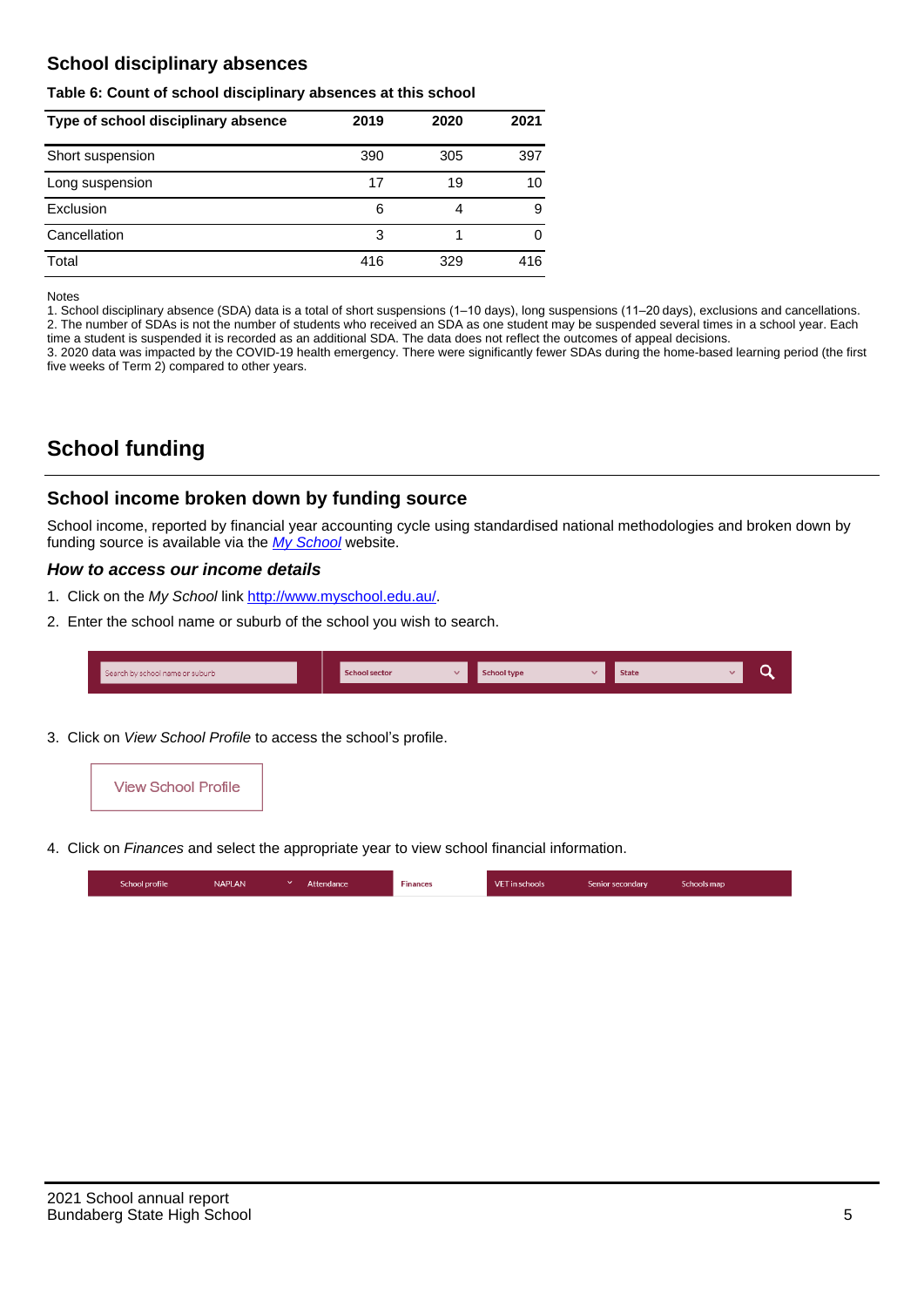# **Teacher standards and qualifications**

The Teacher registration eligibility requirements: Policy (p.1) states:

To be eligible for registration, a person must satisfy the Queensland College of Teachers (QCT) that they meet requirements regarding qualification and experience, or have otherwise met the requirements of the Australian Professional Standards for Teachers (APST). A person must also satisfy the QCT that they are suitable to teach and meet English language proficiency requirements. All these requirements are specified in the Act and the Education (Queensland College of Teachers) Regulation 2005 (the Regulation).

The qualifications required for teacher registration are successful completion of either -

- (a) a four-year initial teacher education program including teacher education studies of at least one year (e.g. a Bachelor of Education, or a double Bachelor degree in Science and Teaching) or
- (b) a one-year graduate initial teacher education program following a degree (e.g. a one-year Graduate Diploma of Education (Secondary) after a three-year Bachelor degree) or
- (c) another course of teacher education that the QCT is reasonably satisfied is the equivalent of (a) or (b). These are considered on a case-by-case basis.

For more information, please refer to the following link:

• <https://www.qct.edu.au/registration/qualifications>

# **Workforce composition**

# **Staff composition, including Indigenous staff**

### **Table 7: Workforce composition for this school**

|                    | <b>Teaching staff</b> |      |      | Non-teaching staff |      |      | Indigenous staff |      |      |
|--------------------|-----------------------|------|------|--------------------|------|------|------------------|------|------|
| <b>Description</b> | 2019                  | 2020 | 2021 | 2019               | 2020 | 2021 | 2019             | 2020 | 2021 |
| Headcount          | 122                   | 134  | 131  | 73                 |      | 74   | <5               | <5   |      |
| <b>FTE</b>         | 114                   | 126  | 122  | 55                 | 55   | 59   | <5               | <5   |      |

Notes

1. Teaching staff includes school leaders.

2. Indigenous refers to Aboriginal and Torres Strait Islander people of Australia.

3. FTE = full-time equivalent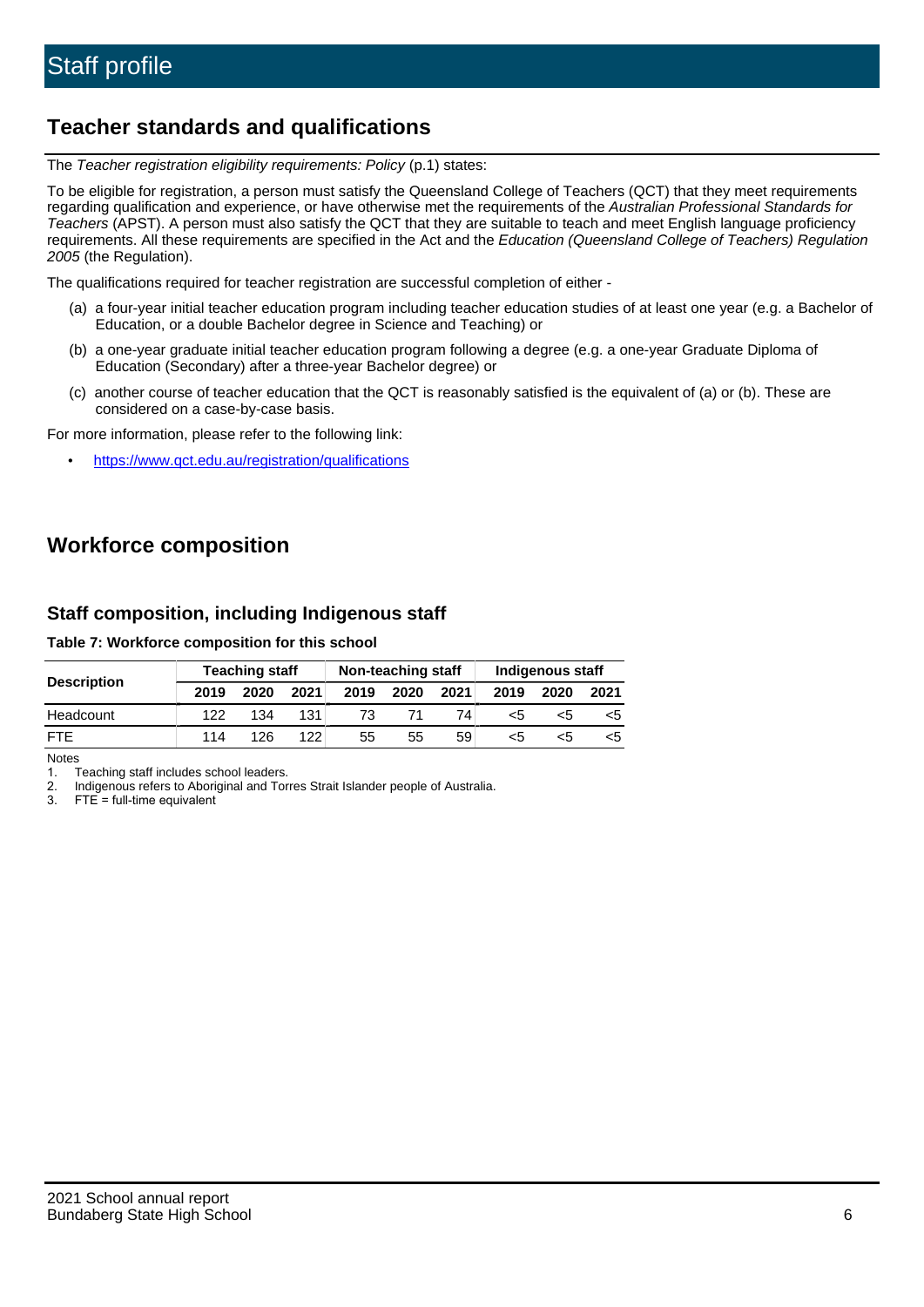# **Key student outcomes**

## **Student attendance**

Tables 8–9 show attendance rates at this school as percentages. In 2020, the COVID-19 health emergency affected student attendance in Queensland Government schools. Comparisons between 2020 and other years' attendance data should not be made.

#### **Table 8: Overall student attendance at this school**

| <b>Description</b>                                  | 2019 | 2020 | 2021 |
|-----------------------------------------------------|------|------|------|
| Overall attendance rate for students at this school | 88%  | 89%  | 86%  |

Notes

1. The attendance rate is the full- and part-time days attended as a percentage of enrolled school days.

2. Full-time students only.

#### **Table 9: Student attendance rates for each year level at this school**

| <b>Year Level</b> | 2019 | 2020 | 2021 |
|-------------------|------|------|------|
| Year 7            | 91%  | 91%  | 89%  |
| Year 8            | 88%  | 89%  | 86%  |
| Year 9            | 87%  | 88%  | 84%  |
| Year 10           | 86%  | 89%  | 84%  |
| Year 11           | 84%  | 89%  | 88%  |
| Year 12           | 91%  | 89%  | 89%  |

Notes

1. The attendance rate is the full- and part-time days attended as a percentage of enrolled school days.

2. Full-time students only.

3. DW = Data withheld to ensure confidentiality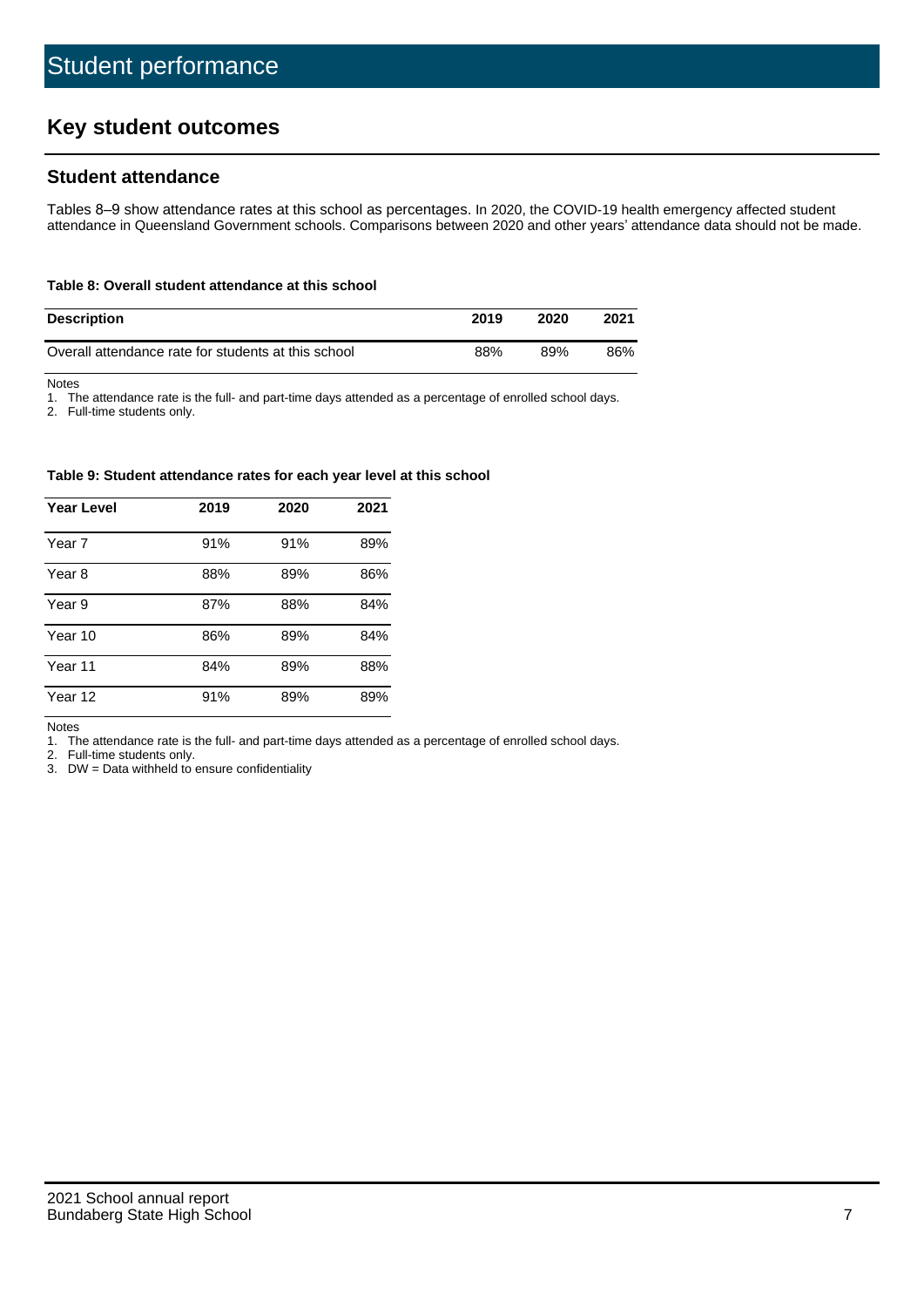# **NAPLAN**

Our reading, writing, spelling, grammar and punctuation, and numeracy results for the Years 3, 5, 7 and 9 NAPLAN tests are available via the [My School](http://www.myschool.edu.au/) website.

## **How to access our NAPLAN results**

- 1. Click on the My School link <http://www.myschool.edu.au/>.
- 2. Enter the school name or suburb of the school you wish to search.

| Search by school name or suburb | <b>School sector</b> | <b>School type</b>                        |          | <b>State</b> |  |
|---------------------------------|----------------------|-------------------------------------------|----------|--------------|--|
|                                 |                      |                                           |          |              |  |
|                                 |                      | $\sim$ $\sim$ $\sim$ $\sim$ $\sim$ $\sim$ | $\cdots$ |              |  |

3. Click on View School Profile of the appropriate school to access the school's profile.

| <b>View School Profile</b> |
|----------------------------|
|----------------------------|

4. Click on NAPLAN and select a year to view school NAPLAN information.

|  | School profile | <b>NAPLAN</b><br>$\sim$ 1 | Attendance | <b>Finances</b> | <b>VET</b> in schools | Senior secondary | Schools map |
|--|----------------|---------------------------|------------|-----------------|-----------------------|------------------|-------------|
|--|----------------|---------------------------|------------|-----------------|-----------------------|------------------|-------------|

#### Notes

- 1. If you are unable to access the internet, please contact the school for a hard copy of the school's NAPLAN results.
- 2. The National Assessment Program Literacy and Numeracy ([NAPLAN\)](http://www.nap.edu.au/naplan) is an annual assessment for students in Years 3, 5, 7 and 9.